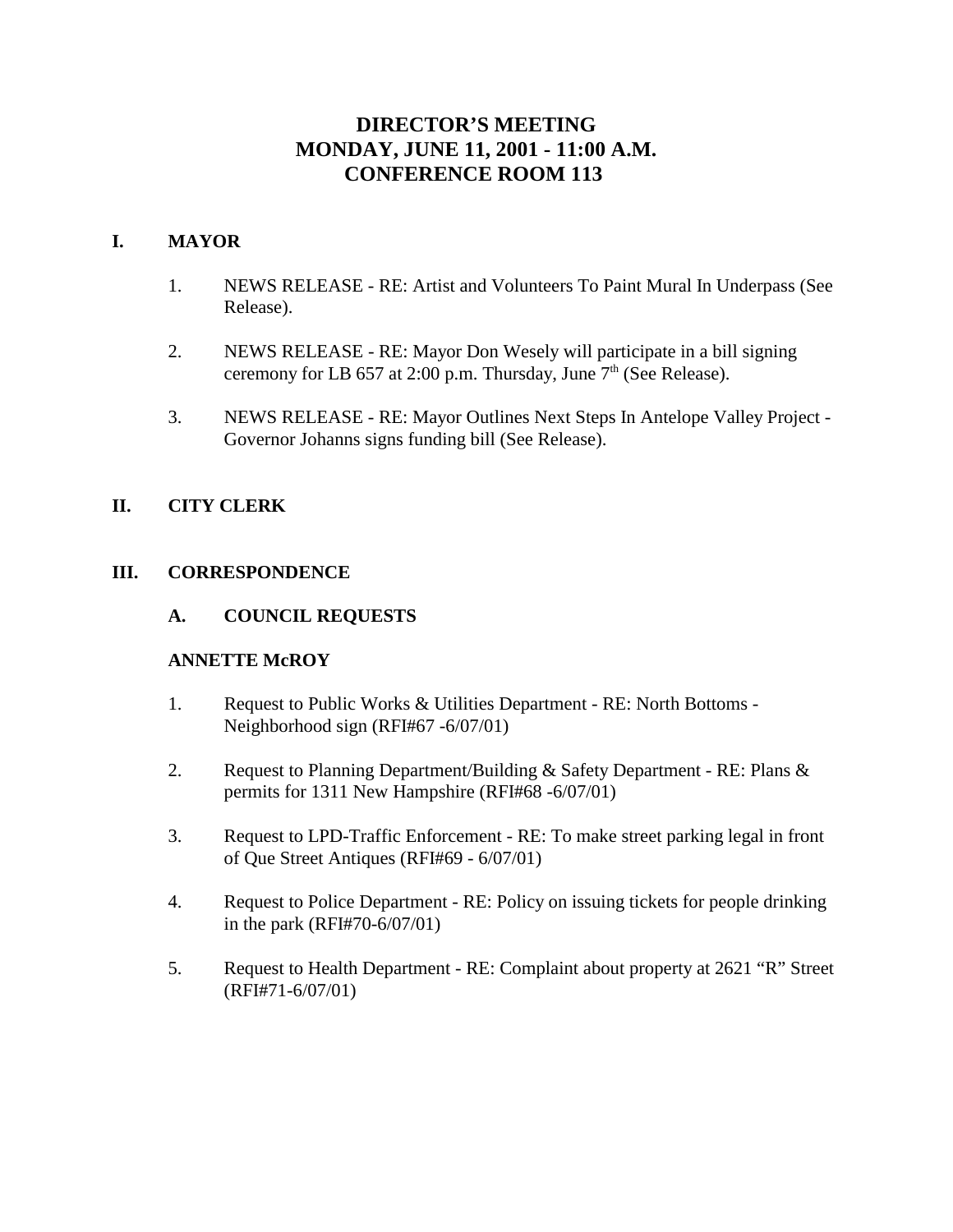## **COLEEN SENG**

- 1. OUTSTANDING Request to Building & Safety Department/ Forward to the **Public Works & Utilities Department** - RE: Peoples Gas installed a gas line on Havelock Avenue - destroyed his lawn (RFI#839-4/30/01). **— 1.) SEE RESPONSE FROM RON PEERY, BUILDING & SAFETY DEPARTMENT RECEIVED ON RFI#839-5/30/01 (THEY FORWARD THIS RFI TO THE PUBLIC WORKS & UTILITIES DEPARTMENT)**
- 2. OUTSTANDING Request to **Health-Animal Control** RE: Concerned about someone and their dogs dumping on her property (RFI#842 - 5/07/01)
- 3. Request to Public Works & Utilities Department RE: Concerns about a couple of things - sidewalk, tree & alley (RFI#846 -  $6/04/01$ )
- 4. Request to Fire Department RE: Concerns about "cameras" at intersections (RFI#847 - 6/04/01)
- 5. Request to Public Works & Utilities Department/Finance Department RE: Questions on financing paving districts (RFI#848 - 6/04/01)
- 6. Request to Public Works & Utilities Department RE: The sidewalks around Kahoa Park (RFI#849 - 6/04/01)
- 7. Request to Public Works & Utilities Department, Gene Hanlon RE: Recycling noise (RFI#850 - 6/04/01)
- 8. Request to Building & Safety Department RE: A need for a curb cut (RFI#851 6/04/01). — **1.) SEE RESPONSE FROM CHUCK ZIMMERMAN, BUILDING & SAFETY DEPARTMENT RECEIVED ON RFI#851-6/06/01**

# **JON CAMP**

1. Request to Don Herz, Finance Director/Fire Chief Mike Spadt – RE: Reports on the Lincoln Fire and Rescue revenue and activity (RFI#58-5/25/01)

## **TERRY WERNER**

1. Request to Law Department/Urban Development/Building & Safety Department - RE: Junk Car Ordinance (RFI#1 - 5/30/01). — **1.) SEE RESPONSE FROM JOHN McQUINN, CITY LAW DEPARTMENT RECEIVED ON RFI#1- 5/31/01. — 2.) SEE RESPONSE FROM CHUCK ZIMMERMAN, BUILDING & SAFETY DEPARTMENT RECEIVED ON RFI#1 - 6/01/01)**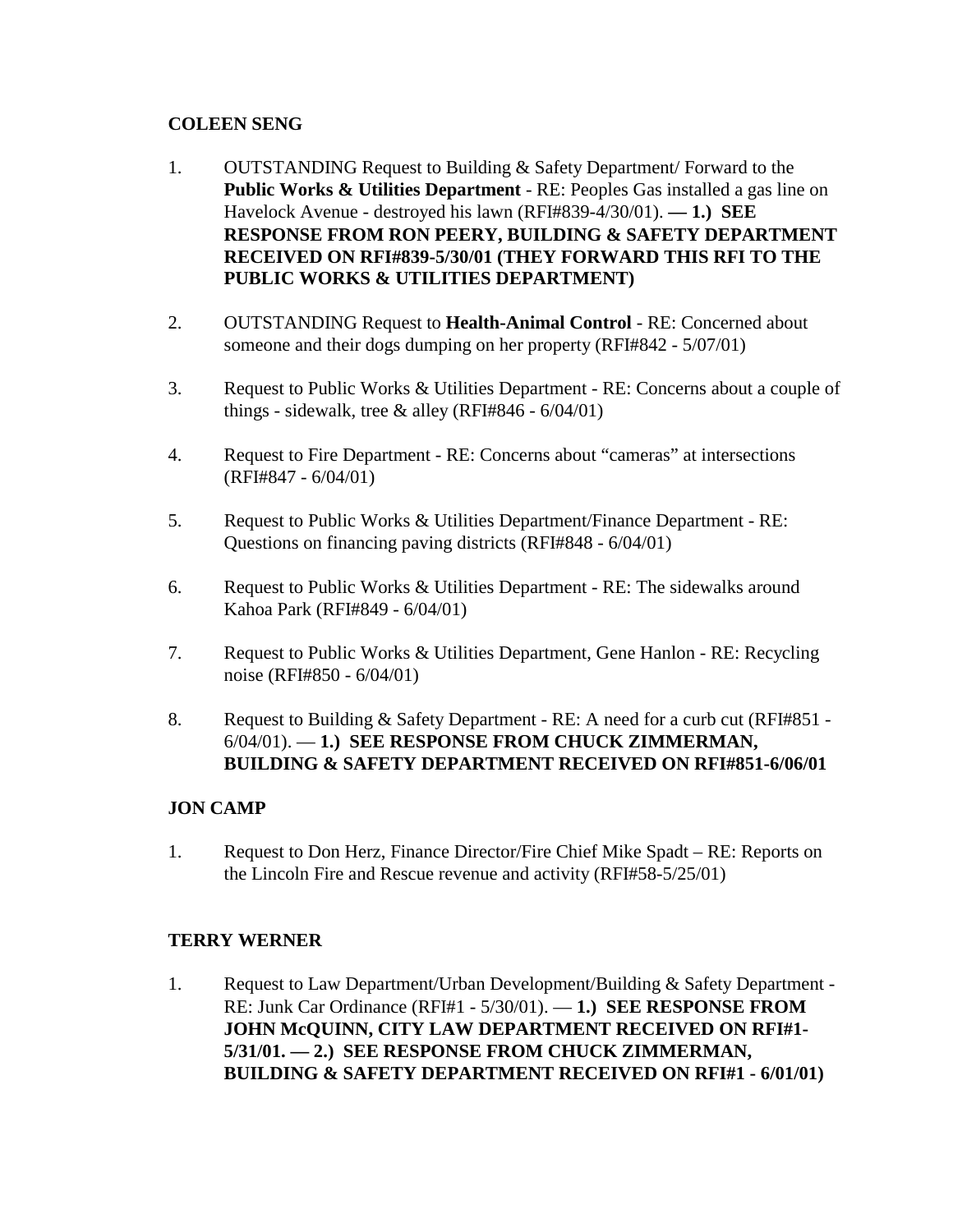- 2. Request to Building & Safety Department RE: What are the restrictions for building a house or rebuilding a house (RFI#2 - 5/30/01). — **1.) SEE RESPONSE FROM CHUCK ZIMMERMAN, BUILDING & SAFETY DEPARTMENT RECEIVED ON RFI#2-6/06/01**
- 3. Request to Parks & Recreation Department, Lynn Johnson RE: Kuklin Park Pool at 2300 "N" Street (RFI#3 - 6/01/01)
- 4. Request to Health Department RE: Latex materials in restaurant food (RFI#4- 6/07/01)
- 5. Request to StarTran RE: The possibility of a handicap accessible shuttle for Saltdog home games (RFI#5 - 6/07/01)
- 6. Request to Public Works & Utilities Department, Allan Abbott RE: Water Fee for Apartment Buildings/Complexes (RFI#6 - 6/07/01)

# **JONATHAN COOK**

1. Request to LES - RE: Wind Turbines (RFI#37 - 6/04/01). — **1.) SEE RESPONSE FROM RUSS RENO, LES RECEIVED FROM LIN QUENZER, MAYOR'S OFFICE ON RFI#37-6/05/01 — 2.) SEE RESPONSE TO E-MAIL FROM RUSS RENO, LES RECEIVED IN REGARDS TO RFI#37-6/07/01** 

## **B. DIRECTORS AND DEPARTMENT HEADS**

## **FINANCE/CITY TREASURER**

1. Material from Don Herz & Melinda J. Jones - RE: Resolution & Finance Department Treasurer Of Lincoln, Nebraska Investments Purchased Between May 29 and June 1, 2001.

## **HEALTH DEPARTMENT**

1. NEWS RELEASE - RE: Summer Food Program (See Release).

## **PUBLIC WORKS & UTILITIES DEPARTMENT**

1. Response Letter from Harry Kroos to Lowell Vestal - RE: The billing and notice of assessment for removal of snow and ice off the sidewalks at 1135 and 1145 North 9<sup>th</sup> Street (See Letter).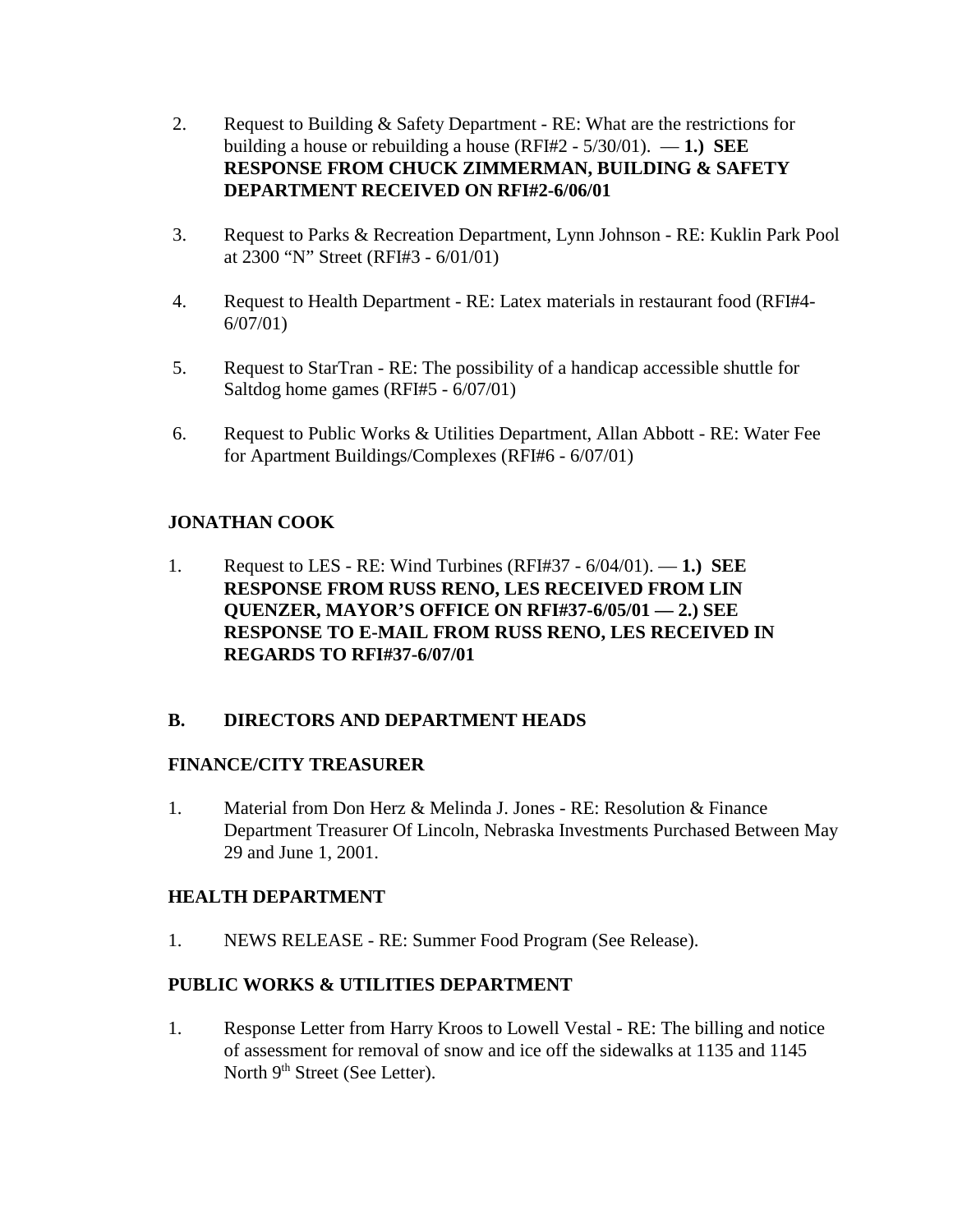2. Response Letter from Allen Lee to Donna Sulzman - RE: "Reserved Parking Space" on 13<sup>th</sup> Street South of "M" Street - L-16846 (See Material).

# **C. MISCELLANEOUS**

- 1. Lincoln Electric System Annual Report 2000 (On a CD, Council copies placed in their telephone message slot)(Copy of this Report on CD is on file in the City Council Office).
- 2. E-Mail from Terrence Kubicek RE: The Antelope Valley Project and the action of the City Council in approving the Interlocal Agreement with the Railroad Transportation Safety District (See E-Mail).
- 3. E-Mail from Scott Miller, Telesis, Inc. RE: Parking Ticket Fines (See E-Mail).
- 4. Letter from V. Robert Nilson RE: increasing non-moving ticket fines & the chlorine content of Lincoln water is a real health hazzard (See Letter).
- 5. Letter from Eugene Matho, Coordinator for Nextel Partners, Inc. RE: They have been asked by the City to invite the local residents to a neighborhood meeting for their input on a proposed 170' telecommunications, monopole tower - the location is at the existing Lincoln Electrical service Substation at South 70<sup>th</sup> Street (See Letter).
- 6. E-Mail from Daniel Lynn RE: Received a ticket for tags being expired on vehicle (See E-Mail).

# **IV. DIRECTORS**

# **V. CITY COUNCIL MEMBERS**

# **VI. ADJOURNMENT**

DA61101/ tjb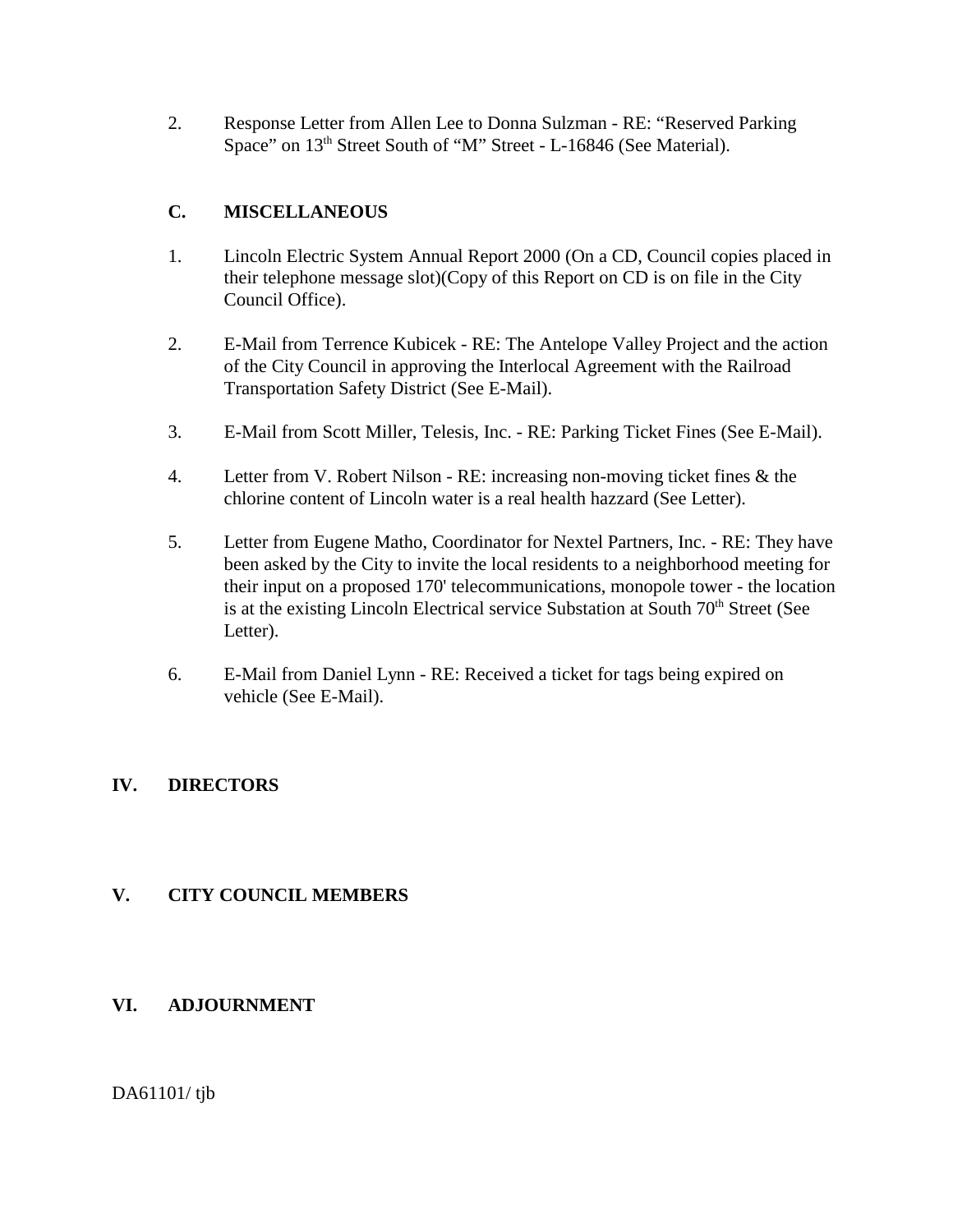# **DIRECTOR'S MEETING MINUTES MONDAY, JUNE 11, 2001 CONFERENCE ROOM 113**

**Council Members Present:** Annette McRoy, Chair; Jonathan Cook, Vice-Chair; Coleen Seng, Jon Camp, Glenn Friendt, Ken Svoboda, Terry Werner.

**Others Present:** Mayor Don Wesely, Mark Bowen, Ann Harrell, Jennifer Brinkman, Lin Quenzer, Mayor's Office; Teresa Meier-Brock, Deputy City Clerk; Dana Roper, City Attorney; Directors and Department Heads; Darrell Podany, Aide to Council Members Camp, Friendt, & Svoboda, and Tammy Bogenreif, City Council Staff.

#### **I. MAYOR**

Mayor Don Wesely stated to Council that they were just talking about the Habitat for Humanity also on West "C" Street, but there are like 6 or 7 Habitat homes going up along that block and there is actually a couple more around the corner. Mayor Wesely stated to Council that they just dedicated a home a few weeks ago and there's some other homes going up. Mayor Wesely stated to Council that it is quite an expressing site and with the weather it is pretty amazing how volunteers are out working as hard as they did.

Mayor Don Wesely stated to Council that the Cushman's 100 Year Anniversary was quite a celebration last week. Mayor Wesely stated to Council that it was really very nice. Mayor Wesely stated to Council that he did have a chance to meet the CEO of their [inaudible] Company and they had talked about the plant and he thinks there's a lot of interest in future plants. Mayor Wesely stated to Council that he thought it was an excellent gathering.

Mayor Don Wesely stated to Council that there was also some good news and some bad news regarding the Fire Department, which they'll talk about later. But, before they do there is some good news on the parking meter key. Mayor Wesely asked Chief Casady to tell Council about this situation. Mayor Wesely stated to Council that this has been a nagging problem for them for the last few weeks and they are grateful the Police has cracked the case on the missing parking meter key.

Chief Casady stated to Council that they have a long time City employee that inadvertently lost the key to their parking meters late last year, but the problem was that all of the parking meters were relatively new and they were all keyed with the same lock. Chief Casady commented to Council which wasn't a really good idea, but nobody had thought about it. Chief Casady stated to Council that they started experiencing thefts in the beginning of January, right after the University started back up. Chief Casady stated to Council that they have really been stumped by this and quite frustrated by it. Chief Casady stated to Council that last night about 10:10 p.m. one of their Police Officers [Bob Smith] was doing surveillance downtown in a plain car and plain clothes and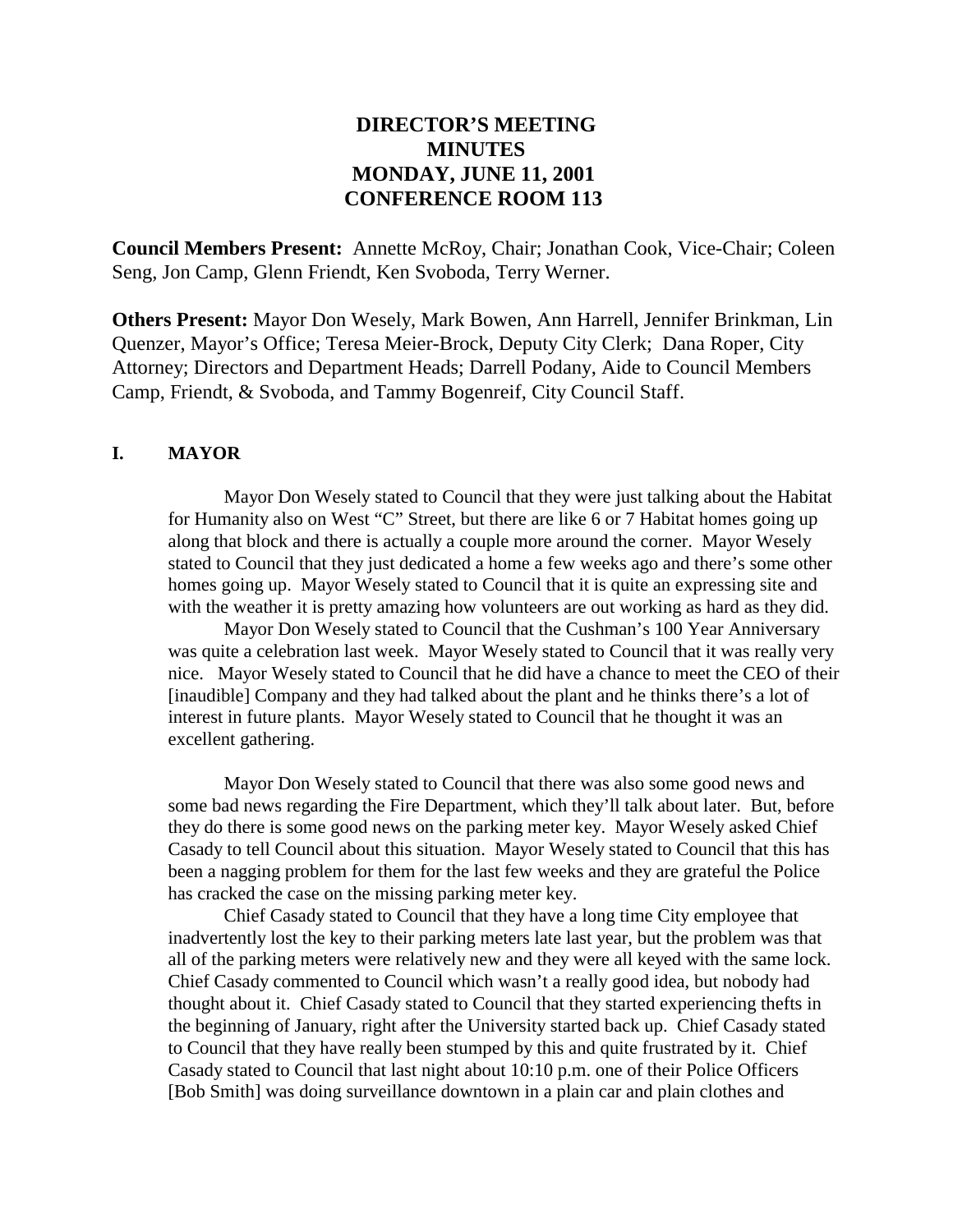spotted two people emptying two meters on the north side of Pershing Auditorium and took two 19 year olds into custody. Chief Casady stated to Council that one of them was recently hired as a temporary worker for the Parks & Recreation Summer Programs and the other one was a 19 year old honor student from Omaha with no prior record at all. Chief Casady stated to Council that they recovered a little bit of money and they're still investigating to find out where all of that money has gone and what they have bought with it. Chief Casady stated to Council that they are glad to have this case solved. Chief Casady indicated that they probably needed to get those locks rekeyed, so that there not all keyed alike anyway.

Mayor Wesely stated to Chief Casady that he wants to express his appreciation and he knows they have been hanging with this thing for awhile, so he is glad to see it resolved. Mayor Wesely commented to Chief Casady very good Police work.

Discussion continued with comments and questions from the Council for Chief Casady. After discussion, Chief Casady indicated to Council that he told employees and the employee involved in it that this was about the same as wrecking one of their cruisers, which is going to happen to them about three or four times a year. Chief Casady indicated to Council that the employee was disciplined, that he is a long time value employee of the City and has been a good man and someone who's honesty is pretty well tested.

Mayor Don Wesely stated to Council that in terms of the Fire Department there are a few things. Mayor Wesely stated to Council that last Tuesday there were 36 new Firefighters that were badged. Mayor Wesely stated to Council that it was a nice ceremony and commented that they have an outstanding new class coming on board. Mayor Wesely indicated to Council that this was the largest class that they have ever had and it was very impressive.

Mayor Don Wesely stated to Council on a sadder note, Jack Bruns passed away and his funeral was on Friday. Mayor Wesely stated that Jack [Bruns] was a 35 Years City employee, who was over in the Building & Safety Department for quite a number of years that he was a bomb expert and Fire Inspector. Mayor Wesely stated that Jack will be missed.

Mayor Don Wesely stated to Council that he wanted to also talk to them about the article that was in the newspaper yesterday regarding the concerns on the Ambulance Issue and to outline for them a little bit of what's happened and where they plan to go on it. Mayor Wesely indicated to Council the way he would like to handle it is to first give them an outline of where they've been since early April when the Pre-Council Meeting was held on the billing issues and the response time issues to this point.

Discussion continued with the Council and Mayor Wesely on this issue. After an extended discussion, Mayor Wesely stated to Council so what they are planning to do is that they have assigned a Team from the Finance Department to help the Fire Department through this transition. Mayor Wesely stated that Don Herz will head that Team, Doug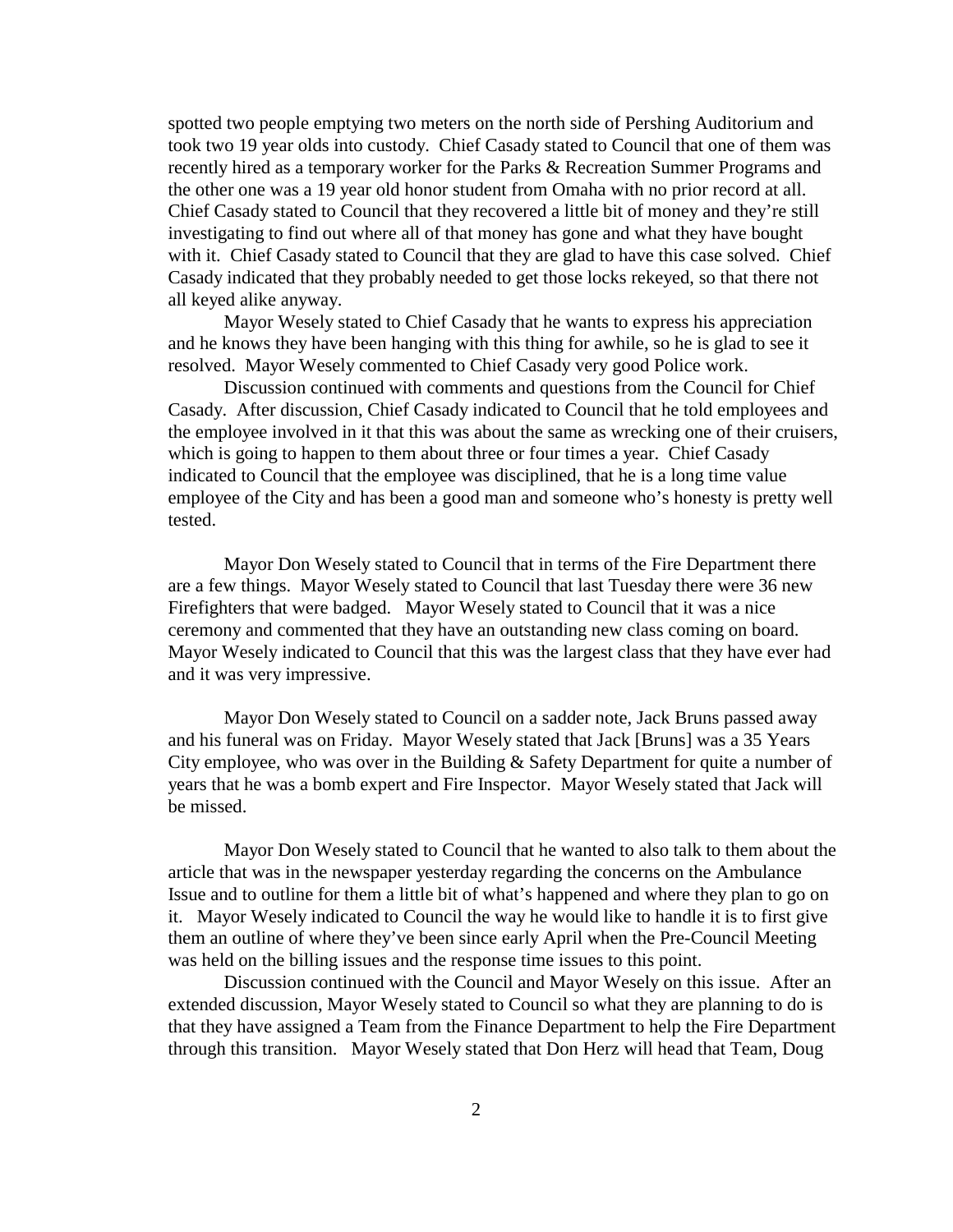Thomas will be the hands on Director for revisions on the data and the revenue collection side of it and Steve Hubka will be working on the expenditure side to get a complete analysis of where they are at on it. Mayor Wesely indicated to Council the second step he has taken is contacting Russ Bayer and they have agreed that Mr. Bayer will come on as an independent consultant to him to review the situation and provide recommendations Administratively on this situation that will help in terms of response time, the policy and on the billing issue. Mayor Wesely stated to Ms. McRoy that he is asking, that in about a month from now they would like the chance to come back to them and then they should have a pretty complete review of where they are at on it for the Council. Mayor Wesely stated to Council that in the meantime, they will resolve issues immediately as they come up.

Mayor Don Wesely stated that he also wanted to respond to Mr. Camp's Request For Information on some monthly reports. Mayor Wesely handed out some material to all of the Council Members and indicated that they are very willing to provide a monthly report to them on any issues that they would like to have regarding the Ambulance issue. But, he would like the Council collectively to tell them what it is that they all want, so the report includes what each of the Council Members are interested in seeing and once they take that action they will begin providing to them monthly updates on a regular basis.

Discussion continued with comments and questions from the Council for Mayor Wesely. After an extended discussion, Mayor Wesely stated to Council that right now they are still working through all of it and they will respond to Mr. Camp's Request For Information when the Council collectively says this is the information that they want and the format that they want it in. Mayor Wesely stated that they would like to work also in terms of the format because they don't want to create an entire different reporting mechanism than what they have in terms of data. Ms. McRoy stated to Mayor Wesely that they can discuss this at the "Noon" Meeting today as far as the format and what they want to see. Mayor Wesely stated to Council that in about a month from now they will have a Pre-Council Meeting on this issue. Ms. McRoy stated to Mayor Wesely so they will have periodic updates at the Director's Meeting if possible and than they will set up a Pre-Council Meeting for may be a hour to discuss it. An extended discussion continued with comments from the Council.

- 1. NEWS RELEASE RE: Artist and Volunteers To Paint Mural In Underpass. NO COMMENTS
- 2. NEWS RELEASE RE: Mayor Don Wesely will participate in a bill signing ceremony for LB 657 at 2:00 p.m. Thursday, June  $7<sup>th</sup>$ .  $-$  NO COMMENTS
- 3. NEWS RELEASE RE: Mayor Outlines Next Steps In Antelope Valley Project Governor Johanns signs funding bill. — NO COMMENTS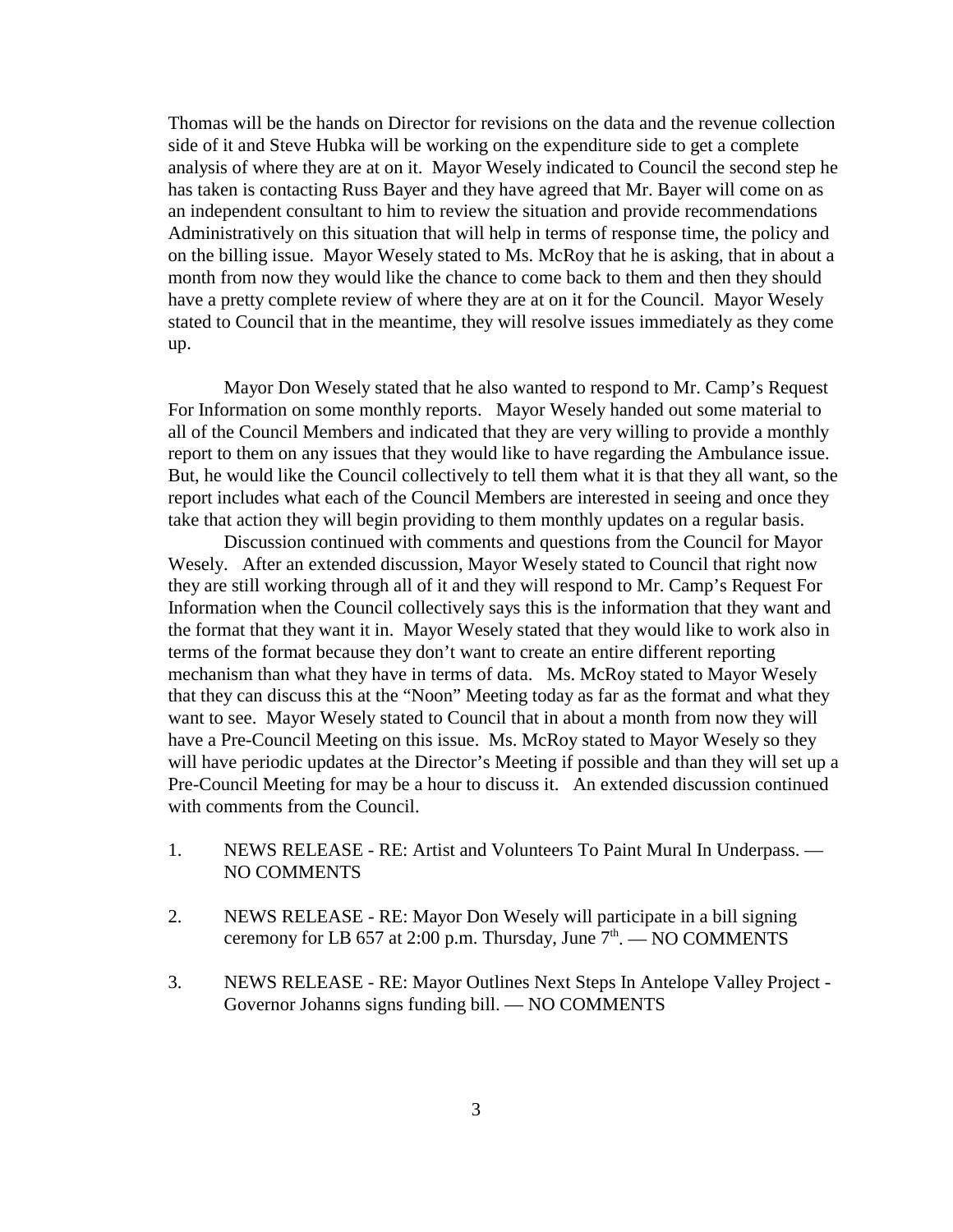## **II. CITY CLERK**

Deputy City Clerk Teresa Meier-Brock stated to Council that they will have the Mayor's Award of Excellence today.

Deputy City Clerk Teresa Meier-Brock stated to Council that she did want to bring to their attention that Item 3 [App. of Lincoln Haymarket Development Corporation for a special designated license for outdoor street dances as adjunct to Haymarket Heydays at 355 North  $8<sup>th</sup>$  Street, #B] is actually a duplicate verb, which is actually all part of Item 2 [Application of Lincoln Haymarket Development Corp. for a special designated liquor license to cover an area approximately 300 feet by 150 feet in the parking lot south of the Lincoln Station, 201 N.  $7<sup>th</sup>$  Street, on June 15 and 16, 2001, between the hours of 8:30 p.m. and 1:00 a.m.].

Deputy City Clerk Teresa Meier-Brock stated to Council that in regards to Items 10, 11 & 12 [Amending Chapters 2.62, 2.65 & 2.66 of the Lincoln Municipal Code relating to the Police and Fire Pension Plan - Plan A, Plan B & Plan C] they all received copies of the Substitute Ordinance this morning.

Deputy City Clerk Teresa Meier-Brock stated to Council that in regards to Item 13 [ Change of Zone 3324 - Application of Pioneer Greens, L.L.C. for a change of zone from O-3 Office Park to R-3 Residential and from R-3 Residential to O-3 Office Park on property generally located at  $S. 86<sup>th</sup>$  Street and Pioneers Blvd.] there is still the request that the applicant have  $3<sup>rd</sup>$  Reading on this date.

Deputy City Clerk Teresa Meier-Brock stated to Council that in regards to Item 16 [Approving an Access Agreement with Qwest Wireless to co-locate on an existing AllTel tower in Antelope Park] there is still the request from the Law Department to have  $3<sup>rd</sup>$ Reading on this item today.

Mr. Cook asked Deputy City Clerk Teresa Meier-Brock why does the Law Department think it is important to have  $3<sup>rd</sup>$  Reading on this item today. Dana Roper stated to Mr. Cook that he thinks it is to get this project moving along. Mr. Cook stated to Mr. Roper that they had promised the Telecommunications provider that they would try to get it done. Mr. Cook stated to Mr. Roper that this is the preferred thing, but if for some reason of course they can have Public Hearing on it and if it is not critical they could delay it. Mr. Roper indicated to Mr. Cook that they could.

Deputy City Clerk Teresa Meier-Brock stated to Council that on the Miscellaneous Referral Sheet, they will see that they had two Resolutions for Investment of Funds that came in late last week. Deputy City Clerk Teresa Meier-Brock indicated to Council so she went ahead and put them on the Miscellaneous Referral Sheet and they'll vote on them today.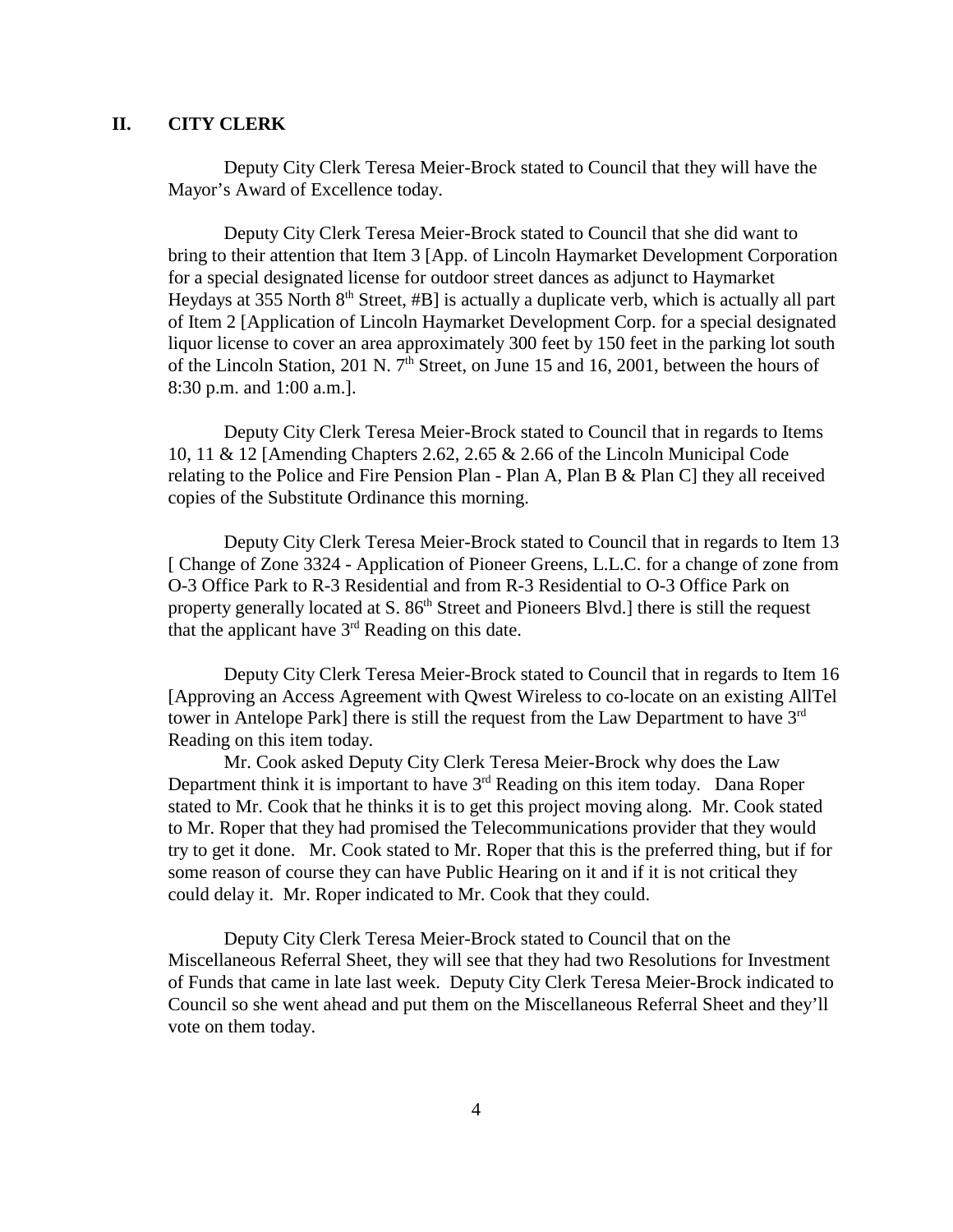Deputy City Clerk Teresa Meier-Brock stated to Council that on Item 42 [Creating Paving District No. 2621 in  $7<sup>th</sup>$  Street from O to N Streets] there is a motion to amend, but it has not been introduced yet. But, on Item 45 [Amending Section 10.06.120 of the Lincoln Municipal Code to increase non-moving ticket fines and administrative fees for traffic violations] it was amended last week.

Deputy City Clerk Teresa Meier-Brock stated to Council that in regards to Item 65 [Special Permit 1903 - Appeal of Mohamed Dahab and Debra Dahab from the Planning Commission approval of Special Permit 1903 for authority to construct a 68' tall wireless communications facility on property generally located at South 37<sup>th</sup> Street and High Street] she will request to have this item removed from Pending for Action on June 18th.

## **III. CORRESPONDENCE**

#### **A. COUNCIL REQUESTS**

#### **ANNETTE McROY**

- 1. Request to Public Works & Utilities Department RE: North Bottoms Neighborhood sign (RFI#67 -6/07/01). — NO COMMENTS
- 2. Request to Planning Department/Building & Safety Department RE: Plans & permits for 1311 New Hampshire (RFI#68 -6/07/01). — NO COMMENTS
- 3. Request to LPD-Traffic Enforcement RE: To make street parking legal in front of Que Street Antiques (RFI#69 - 6/07/01). — NO COMMENTS
- 4. Request to Police Department RE: Policy on issuing tickets for people drinking in the park (RFI#70-6/07/01). — NO COMMENTS
- 5. Request to Health Department RE: Complaint about property at 2621 "R" Street (RFI#71-6/07/01). — NO COMMENTS

#### **COLEEN SENG**

1. OUTSTANDING Request to Building & Safety Department/ Forward to the **Public Works & Utilities Department** - RE: Peoples Gas installed a gas line on Havelock Avenue - destroyed his lawn (RFI#839-4/30/01). **— 1.) SEE RESPONSE FROM RON PEERY, BUILDING & SAFETY DEPARTMENT RECEIVED ON RFI#839-5/30/01 (THEY FORWARD THIS RFI TO THE PUBLIC WORKS & UTILITIES DEPARTMENT). —** NO COMMENTS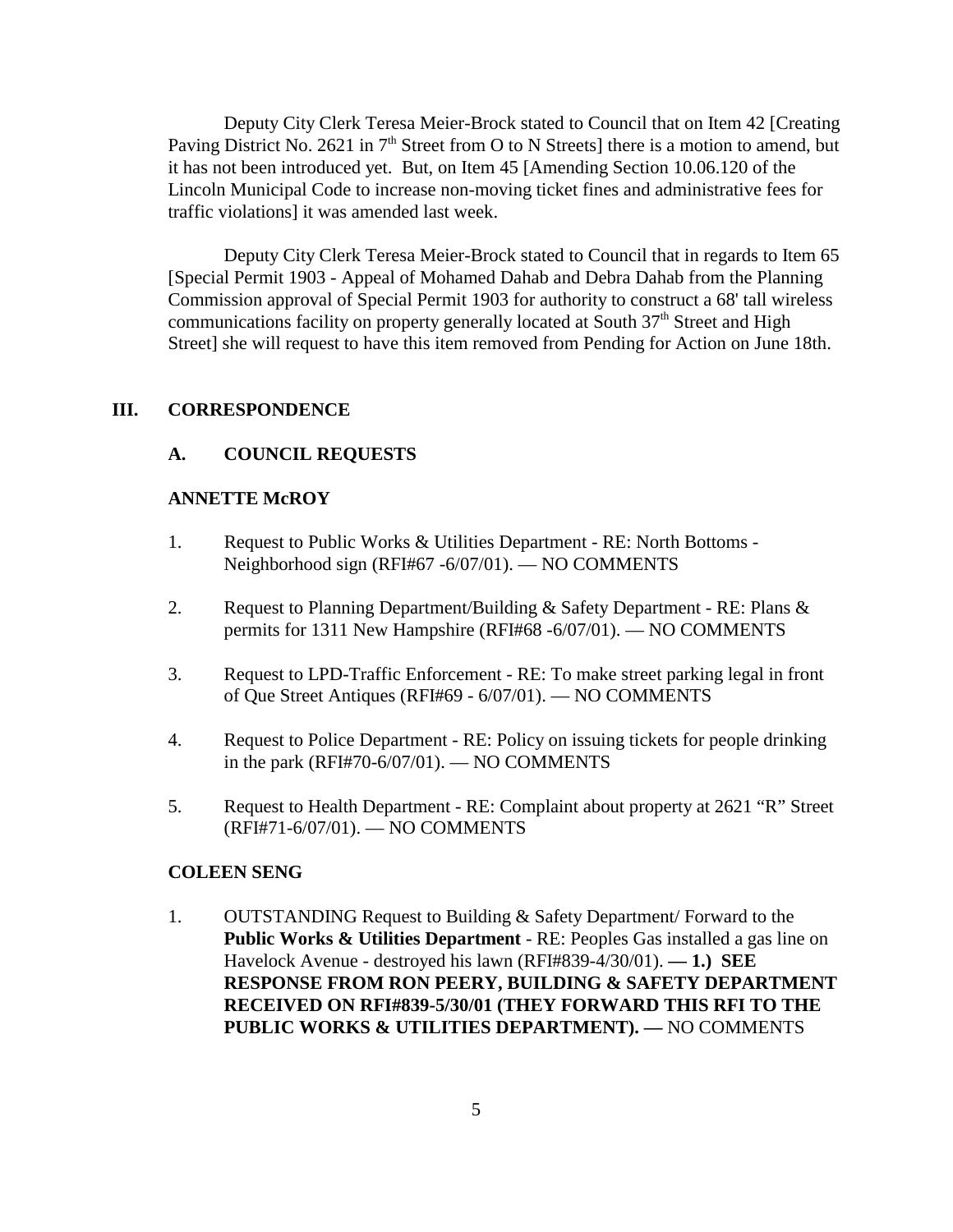- 2. OUTSTANDING Request to **Health-Animal Control** RE: Concerned about someone and their dogs dumping on her property (RFI#842 - 5/07/01) . — NO **COMMENTS**
- 3. Request to Public Works & Utilities Department RE: Concerns about a couple of things - sidewalk, tree & alley (RFI#846 -  $6/04/01$ ). — NO COMMENTS
- 4. Request to Fire Department RE: Concerns about "cameras" at intersections (RFI#847 - 6/04/01). — NO COMMENTS
- 5. Request to Public Works & Utilities Department/Finance Department RE: Questions on financing paving districts (RFI#848 - 6/04/01). — NO **COMMENTS**
- 6. Request to Public Works & Utilities Department RE: The sidewalks around Kahoa Park (RFI#849 - 6/04/01). — NO COMMENTS
- 7. Request to Public Works & Utilities Department, Gene Hanlon RE: Recycling noise (RFI#850 - 6/04/01). — NO COMMENTS
- 8. Request to Building & Safety Department RE: A need for a curb cut (RFI#851 -6/04/01). — **1.) SEE RESPONSE FROM CHUCK ZIMMERMAN, BUILDING & SAFETY DEPARTMENT RECEIVED ON RFI#851-6/06/01. —** NO COMMENTS

Ms. Seng stated that she handed out a Request For Information and everybody here has received a copy of it because the letter was addressed to the members of the City Council. Ms. Seng stated that she has also given it to Mike Merwick, but in case that wasn't right, she also gave a copy of the Request For Information to the Planning Department. Ms. Seng stated that she would really like to know the answer on it and indicated that another one came in on E-Mail over the weekend, so she will write it up. Ms. Seng stated that she will also send this Request For Information to the Building & Safety Department and to the Planning Department as well.

Mike Merwick indicated to Ms. Seng that a lot of people as they see construction start at this time of the year (especially in all of the neighborhoods) that if it looks like a department comes in there they want to know whether it is zoned properly and unfortunately most of the people who start building do have their [inaudible] and is zoned properly. Mr. Merwick stated that they may get some more calls or letters and they're welcome to send them to him. Mr. Merwick stated that they always get these kind of reports and it kind of starts out between May or June for a month or so. Mr. Merwick stated to Ms. Seng that they have gotten several letters and they have got some calls from people about it and they may get some more, so feel free to forward them to the Building & Safety Department. Ms. Seng thanked Mr. Merwick.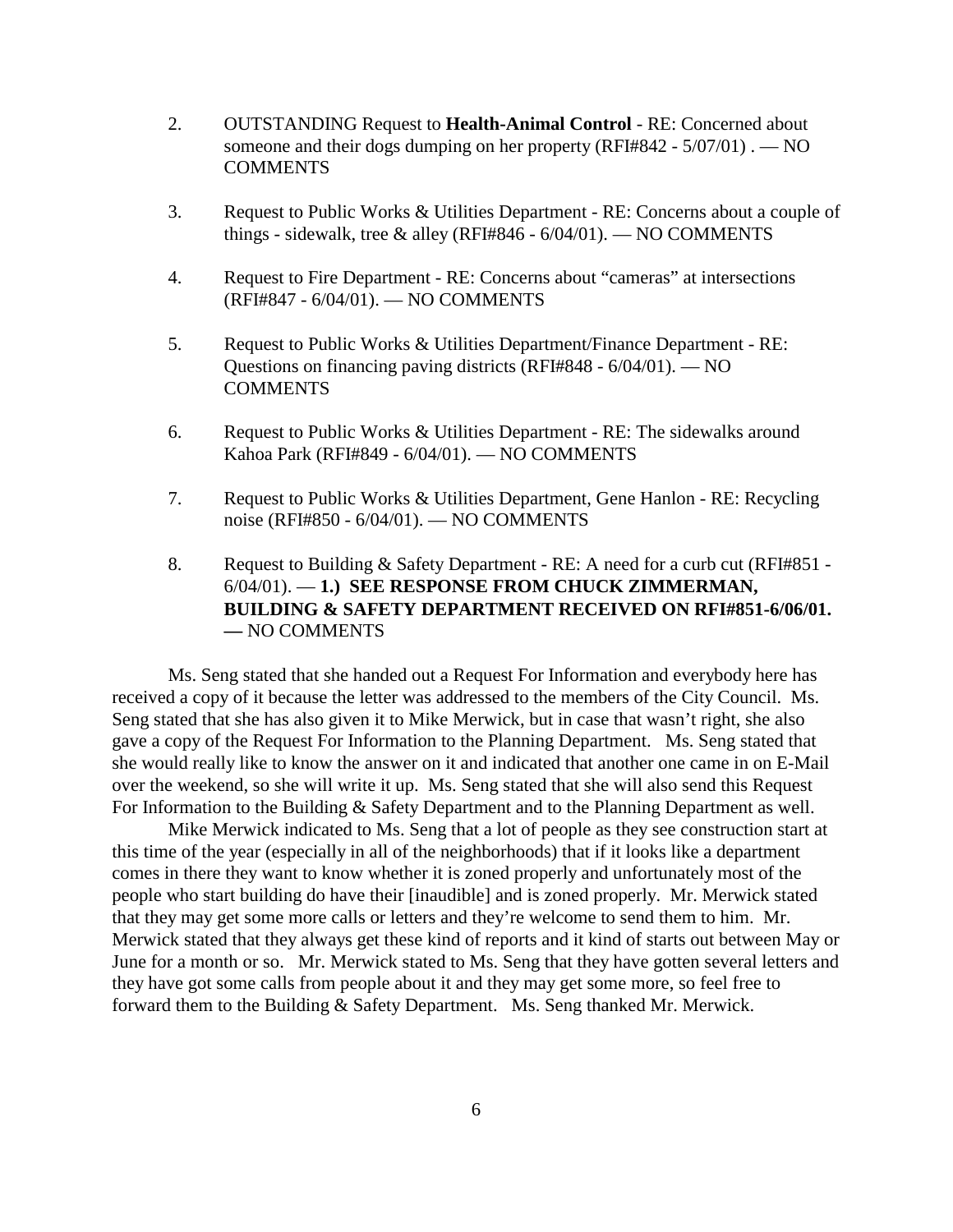#### **JON CAMP**

1. Request to Don Herz, Finance Director/Fire Chief Mike Spadt – RE: Reports on the Lincoln Fire and Rescue revenue and activity (RFI#58-5/25/01). — Mr. Camp stated that Mayor Wesely already addressed this Request For Information. Mayor Wesely discussed this issue with them during his comments to the Council under "I. Mayor". (See that discussion)

#### **TERRY WERNER**

- 1. Request to Law Department/Urban Development/Building & Safety Department RE: Junk Car Ordinance (RFI#1 - 5/30/01). — **1.) SEE RESPONSE FROM JOHN McQUINN, CITY LAW DEPARTMENT RECEIVED ON RFI#1- 5/31/01. — 2.) SEE RESPONSE FROM CHUCK ZIMMERMAN, BUILDING & SAFETY DEPARTMENT RECEIVED ON RFI#1 - 6/01/01). —** NO COMMENTS
- 2. Request to Building & Safety Department RE: What are the restrictions for building a house or rebuilding a house (RFI#2 - 5/30/01). — **1.) SEE RESPONSE FROM CHUCK ZIMMERMAN, BUILDING & SAFETY DEPARTMENT RECEIVED ON RFI#2-6/06/01**. — NO COMMENTS
- 3. Request to Parks & Recreation Department, Lynn Johnson RE: Kuklin Park Pool at 2300 "N" Street (RFI#3 - 6/01/01). --- NO COMMENTS
- 4. Request to Health Department RE: Latex materials in restaurant food (RFI#4- 6/07/01). — NO COMMENTS
- 5. Request to StarTran RE: The possibility of a handicap accessible shuttle for Saltdog home games (RFI#5 - 6/07/01). — Mr. Werner brought this issue up during his comments under "IV. City Council Members". (See that discussion)
- 6. Request to Public Works & Utilities Department, Allan Abbott RE: Water Fee for Apartment Buildings/Complexes (RFI#6 - 6/07/01)**. —** NO COMMENTS

#### **JONATHAN COOK**

1. Request to LES - RE: Wind Turbines (RFI#37 - 6/04/01). — **1.) SEE RESPONSE FROM RUSS RENO, LES RECEIVED FROM LIN QUENZER, MAYOR'S OFFICE ON RFI#37-6/05/01 — 2.) SEE RESPONSE TO E-MAIL FROM RUSS RENO, LES RECEIVED IN REGARDS TO RFI#37-6/07/01. —** NO COMMENTS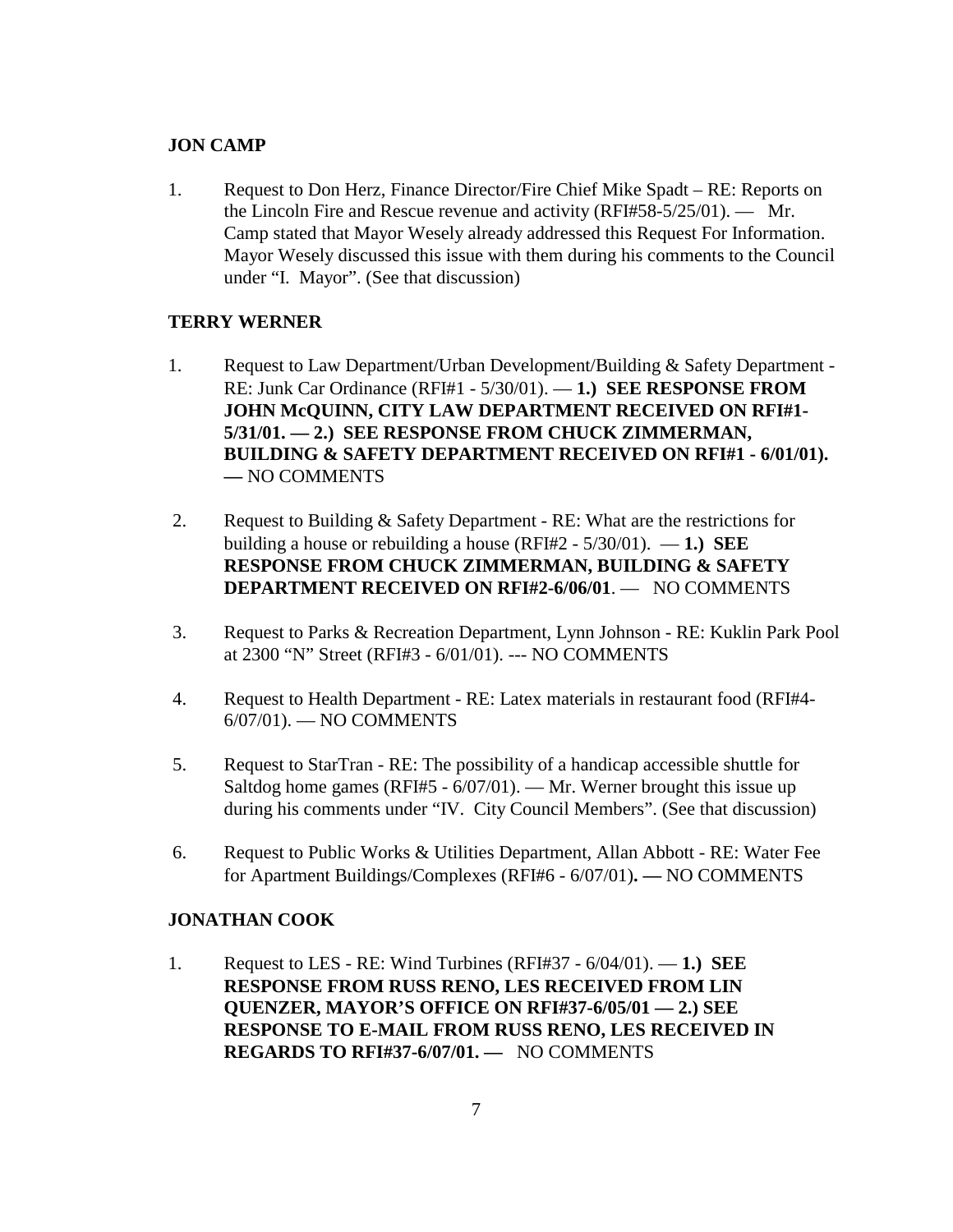#### **B. DIRECTORS AND DEPARTMENT HEADS**

#### **FINANCE/CITY TREASURER**

1. Material from Don Herz & Melinda J. Jones - RE: Resolution & Finance Department Treasurer Of Lincoln, Nebraska Investments Purchased Between May 29 and June 1, 2001. — NOTED WITHOUT COMMENTS

#### **HEALTH DEPARTMENT**

1. NEWS RELEASE - RE: Summer Food Program. — NOTED WITHOUT COMMENTS

## **PUBLIC WORKS & UTILITIES DEPARTMENT**

- 1. Response Letter from Harry Kroos to Lowell Vestal RE: The billing and notice of assessment for removal of snow and ice off the sidewalks at 1135 and 1145 North 9<sup>th</sup> Street. — NOTED WITHOUT COMMENTS
- 2. Response Letter from Allen Lee to Donna Sulzman RE: "Reserved Parking Space" on 13<sup>th</sup> Street South of "M" Street - L-16846. — Ms. McRoy stated that she will also be sending through a Request For Information regarding handicap stalls in the downtown area. Ms. McRoy stated that she has had some complaints about downtown and indicated that it is during football season that people have some concerns about.

## **C. MISCELLANEOUS**

- 1. Lincoln Electric System Annual Report 2000 (On a CD, Council copies placed in their telephone message slot)(Copy of this Report on CD is on file in the City Council Office). — NOTED WITHOUT COMMENTS
- 2. E-Mail from Terrence Kubicek RE: The Antelope Valley Project and the action of the City Council in approving the Interlocal Agreement with the Railroad Transportation Safety District. — NOTED WITHOUT COMMENTS
- 3. E-Mail from Scott Miller, Telesis, Inc. RE: Parking Ticket Fines. Mr. Friendt stated that he understands they are doing a Parking Study or participating in a Parking Study and asked the Public Works & Utilities Department if it is solely a City study or are they partnering with anyone. Nicole Fleck-Tooze stated to Mr. Friendt that she believes it is only a City study. Mr. Friendt stated to Ms. Tooze okay and asked when it is scheduled to be completed. Ms. Tooze stated to Mr.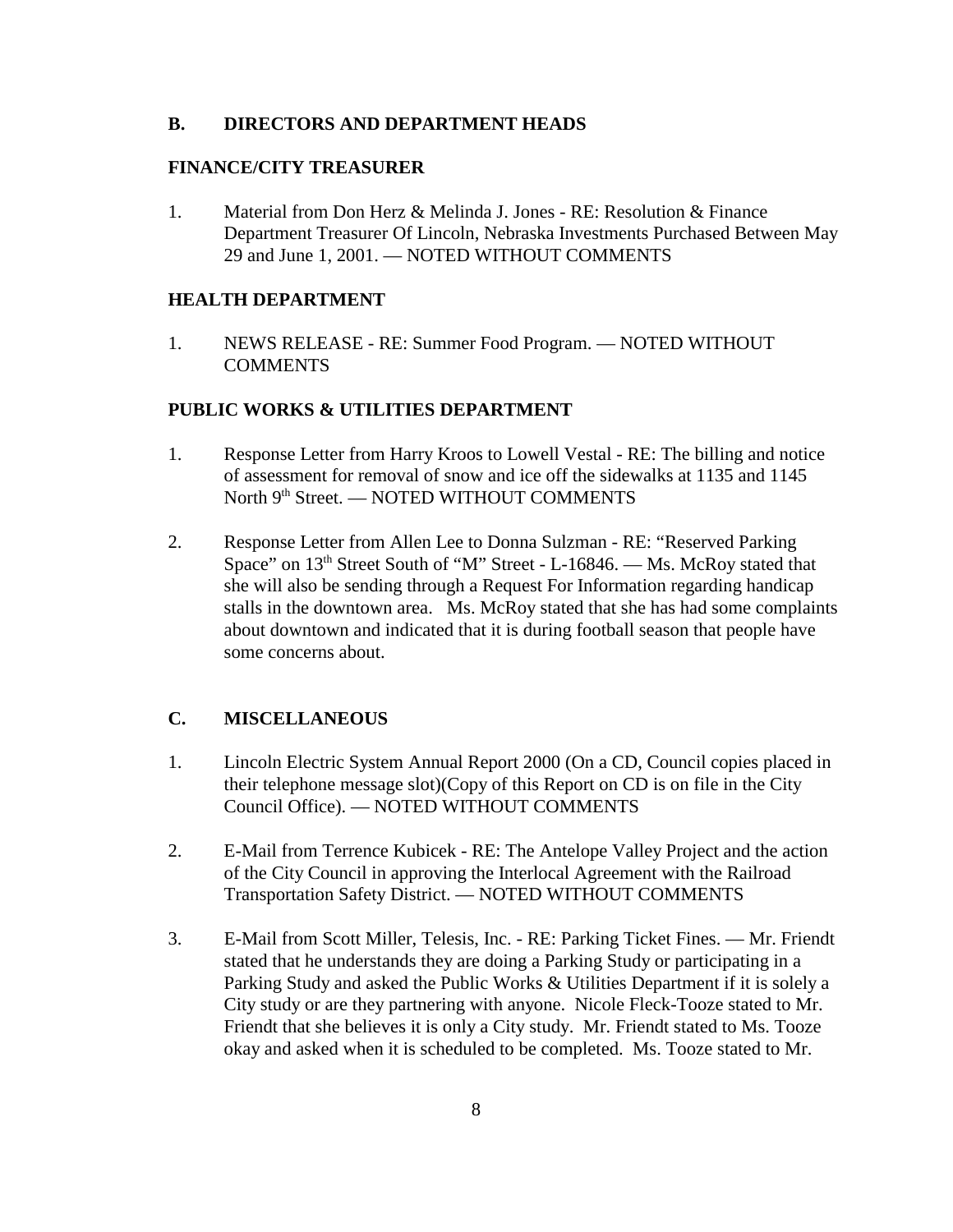Friendt that she doesn't know, but she will check on it. Ms. Tooze stated to Mr. Friendt that Margaret Remmenga from their business office is heading this up, so she can either have Ms. Remmenga visit with him or she can get some information back to Council. Mr. Friendt stated to Ms. Tooze that he didn't know if it would have some impact on their considerations for the non-moving violation increases. Mr. Friendt stated to Ms. Tooze that he will follow up with Margaret Remmenga on this issue. Mayor Wesely stated to Mr. Friendt that they can try to get the study for him by the "Noon" Meeting today. Mr. Friendt stated to Mayor Wesely and Ms. Tooze okay and thanked them.

Mr. Friendt stated to Nicole Fleck-Tooze that he understands the City is going to take 135 or 138 spaces out at Carriage Park Garage for a while in the next few months. Ms. Tooze stated to Mr. Friendt that they will check on it for him. Mr. Friendt stated to Ms. Tooze okay and thanked her. Mr. Friendt stated that he understands that while they look to build some parking around the City/County Building that for a year they are going to take some stalls at Carriage Park. Discussion continued with comments from Council. After discussion, Mayor Wesely stated to Mr. Friendt that there is a Public Building Commission that Ms. Seng and Mr. Camp sits on and they handle those type of issues. Ms. Seng indicated to Mr. Friendt that the Public Building Commission meets tomorrow. Mr. Friendt stated that he will wait to hear from Ms. Seng and Mr. Camp in regards to this issue.

- 4. Letter from V. Robert Nilson RE: increasing non-moving ticket fines & the chlorine content of Lincoln water is a real health hazzard. — Ms. Seng stated to Ms. McRoy that she sent through a Request For Information (RFI#854) to the Finance Department and the Public Works & Utilities Department in regards to this letter. Ms. McRoy stated to Ms. Seng okay.
- 5. Letter from Eugene Matho, Coordinator for Nextel Partners, Inc. RE: They have been asked by the City to invite the local residents to a neighborhood meeting for their input on a proposed 170' telecommunications, monopole tower - the location is at the existing Lincoln Electrical service Substation at South  $70<sup>th</sup>$  Street. — NOTED WITHOUT COMMENTS
- 6. E-Mail from Daniel Lynn RE: Received a ticket for tags being expired on vehicle  $\&$  that he has never seen speed traps set up.  $\&$  Ms. McRoy asked Chief Casady if he could provide this gentleman with some information in regards to the second portion of this E-Mail. Chief Casady stated to Ms. McRoy that he will respond to it.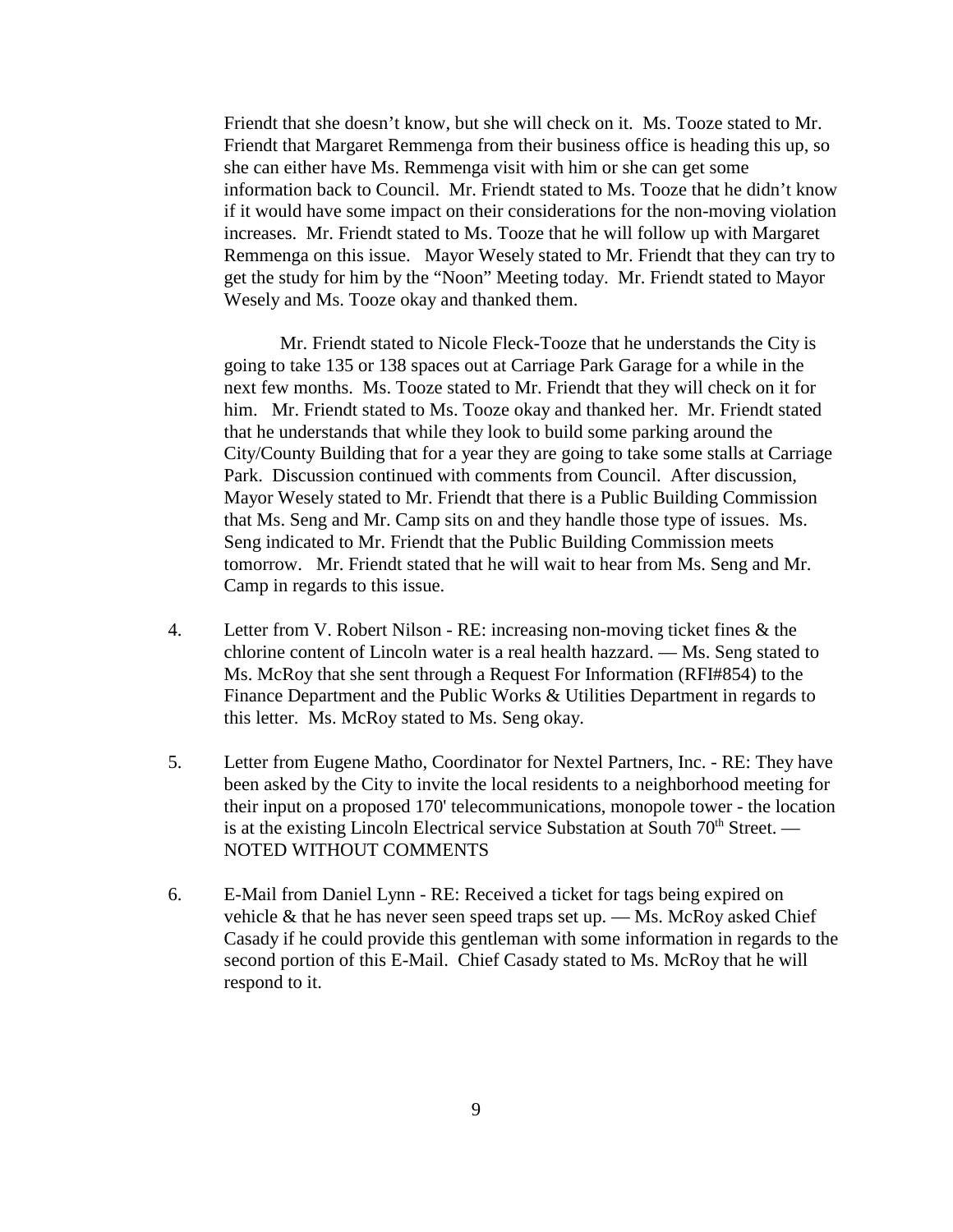## **IV. DIRECTORS**

**POLICE DEPARTMENT -** Chief Casady stated to Council that he would like to tell them a little bit about the Bank robbers. Chief Casady stated to Council that from this point forward all year long and when ever they have a Financial Institution robbery it will be the lead story on the 6:00 news. Chief Casady indicated to Council that it is really an unusual year, that last year they had 9 bank robberies and this year they've had 10 so far. Chief Casady stated to Council that most of their bank robberies are being committed by regional robberies, who are hitting sometimes nation wide or at least in the mid-west. Chief Casady stated to Council that he doesn't know how they managed to get on this circuit, but they are apparently on it now and they have been doing a lot of things that they're not talking to the press about it.

Discussion continued with Council and Chief Casady on this issue. After discussion, Chief Casady stated to Council that he just wanted to assure them and stated that when they have this kind of string of bank robbers going on, that the Police are not just twirling their thumbs, it is just that he really doesn't want to announce in the press all of the things that they have been doing on it. Chief Casady indicated to Council that they also meet regularly-every month with representatives from our Financial Institutions where they exchange information with our Financial Institutions about the trends that they are seeing and about specific security concerns that they have for them. Chief Casady stated to Council although a lot of this is going on beneath the radar, they are working real hard to do what they can to keep the number low. Ms. McRoy thanked Chief Casady for this information.

PARKS & RECREATION DEPARTMENT - Lynn Johnson stated to Council that he has some quick information on the next Cell Tower proposal. Mr. Johnson stated to Council that the tower location is correct, that it adjoins Holmes Golf Course directly to the east. Mr. Johnson stated to Council that if they are out on the course they would think that the site might very well be on the golf course because it is on a rough grassy slope that's outside of the fenced compounded of the Sub-Station. Mr. Johnson stated to Council so if they get questions about it, it is not part of the golf course that it is on LES property and they're trying to keep the golf course community informed. Mr. Johnson indicated to Council that it is moving ahead at this point.

#### **V. CITY COUNCIL MEMBERS**

#### **KEN SVOBODA - NO COMMENTS**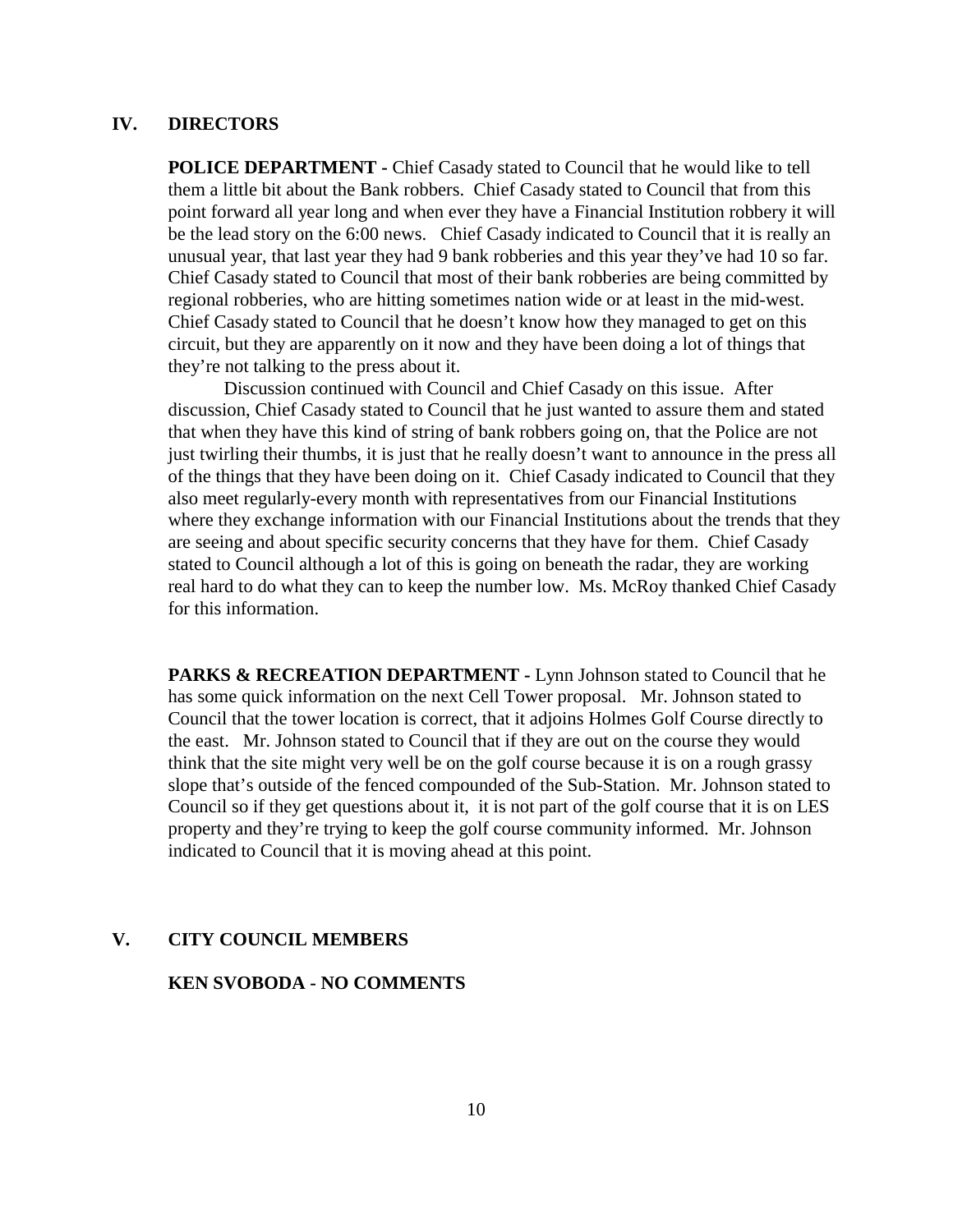#### **JON CAMP**

Mr. Camp stated that he would like the Planning Department to pass something on to Jennifer Dam, that he thought it was a really constructive meeting with the LPS Officials and some neighbors about the Cell Tower out there by Southeast. Mr. Camp stated that even though he wasn't able to attend the meeting, Darrell Podany attended it and Jennifer [Dam] also sent him an E-Mail about it. Mr. Camp stated that he believes one of the things that Jennifer [Dam] told him and was a big realization, that there would be a financial incentive for LPS to cooperate with the City and the cell tower people. Ray Hill thanked Mr. Camp and stated that he would pass this information onto Jennifer [Dam].

Mayor Wesely stated to Council that before they go on, they probably know that Jennifer Dam got hired as the Planning Director for the City of Papillion, so they'll be losing Ms. Dam. Mayor Wesely stated that Ms. Dam did a great job, but this is a nice opportunity for her.

#### **JONATHAN COOK**

Mr. Cook asked if he could get a report on the progress of the street sweeping because he has a question about it. Nicole Fleck-Tooze asked Mr. Cook geographically where it is. Mr. Cook stated to Ms. Tooze that's correct, on what numbers they are on right now. Ms. Tooze stated to Mr. Cook okay.

Mr. Cook stated that on the Miscellaneous Referral List regarding the Change of Zone No. 3325 - App. of Mark A. Hunzeker to amend Lincoln Municipal code 27.51.030 & 27.51.100 to amend "seventy-five" to read "fifty", that he has no idea what this refers to. So, he was wondering about this Change of Zone and if he could get a copy of this application, so he could look at it. Ray Hill stated to Mr. Cook that he will get him a copy of the application. Mr. Cook thanked Mr. Hill.

Mr. Cook stated that he asked Steve Hubka if they could get an amendment prepared for the parking fine legislation that they'll have before them today. Mr. Cook stated that he was interested in increasing the Administrative cost to help cover their real cost and reducing the fines amount, so that the actual total cost paid by the person getting the ticket would be the same. So, Mr. Hubka was going to prepare it, but he didn't know if they had anything ready so they could look at it at the "Noon" Meeting today. Mayor Wesely stated to Mr. Cook that he will have Don Herz check with Mr. Hubka on it. Mr. Cook stated to Mayor Wesely okay. Mr. Cook asked Mr. Roper if they could talk about it at the "Noon" Meeting today. Mr. Roper stated to Mr. Cook sure they can.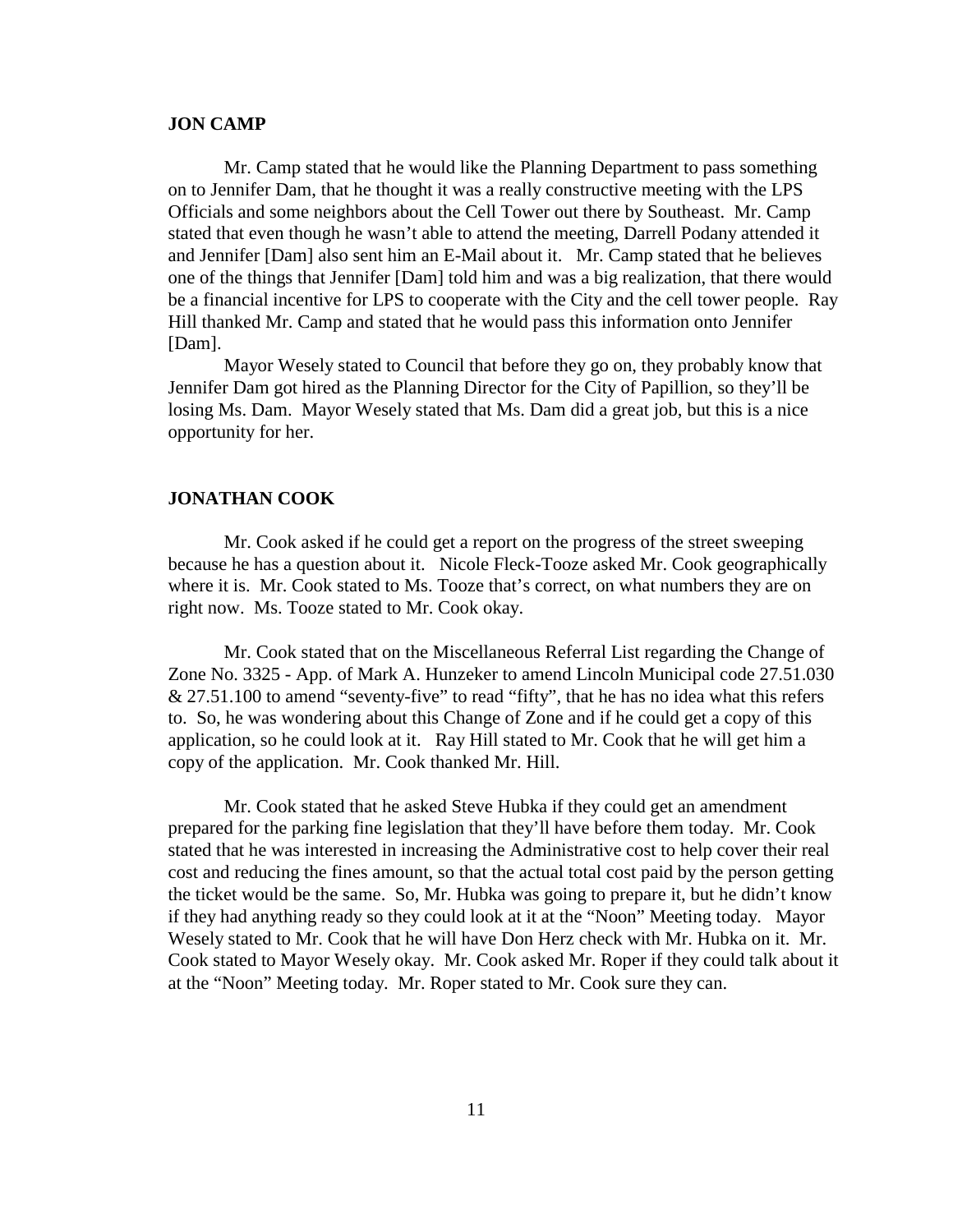Mr. Cook asked if they have any information back from Clinton Thomas regarding the appraisal to Sun-Mart. Nicole Fleck-Tooze and Dana Roper stated to Mr. Cook "yes", they do. Ms. Tooze stated to Mr. Cook that they sent them a memo regarding this issue, so it should have been in the Council Office on Friday. Ms. Seng stated that it wasn't in their packets and it is not on the Director's Addendum for today. Mr. Cook stated that he hasn't seen it yet. Ms. Tooze stated to Council that they will get a copy to them. Mr. Cook stated to Ms. Tooze okay, that they might discuss this issue at the "Noon" Meeting today. [Dana Roper handed out the memo regarding South Street Right-Turn Lane at South  $17<sup>th</sup>$  Street - a few minutes later at the Director's Meeting]

#### **GLENN FRIENDT**

Mr. Friendt stated to Lynn Johnson that it was a nice article and a nice photo about the parks and it was a very positive article. Lynn Johnson thanked Mr. Friendt.

#### **COLEEN SENG - NO COMMENTS**

## **TERRY WERNER**

Mr. Werner asked if there was any thought about a shuttle to the Saltdog games from the Haymarket district. [Mr. Werner did a Request For Information regarding handicap shuttle for Saltdog Home games, which was from a constituent who is in a wheelchair] Mayor Wesely stated to Mr. Werner that they've talked about it, but the bridge will have two bridges next to each other; one bridge would be strictly for pedestrians and the other one shuttled. But, the question of the shuttle will come later as to whether or not they want to do it because the Saltdogs have to be involved in it.

Ann Harrell stated to Mr. Werner the idea of operating a shuttle was talked about ever since the beginning, but there hasn't been a resolution as to the who, what, where and what type of vehicle that it would be.

Discussion continued with Council and Ann Harrell on this issue. After discussion, Ms. Harrell indicated to Mr. Werner that she knows that he has had a lot of contact recently with a gentleman who uses a wheelchair who had hoped to be able to go to the games. Ms. Harrell stated to Mr. Werner that the overpass never was intended to be available during the first season and unfortunately he's caught in that situation where he lives down there and would have been able to use it easily under his own power to get over there and to the games and back. Ms. Harrell stated to Mr. Werner that she went through a huge amount of effort to try to find away for this gentleman to get to the games (like some kind of shuttle service that already exists), but she could not find a way to get him there. Discussion continued with Council, Mayor Wesely and Ann Harrell on this issue and with comments and questions from the Council. After an extended discussion,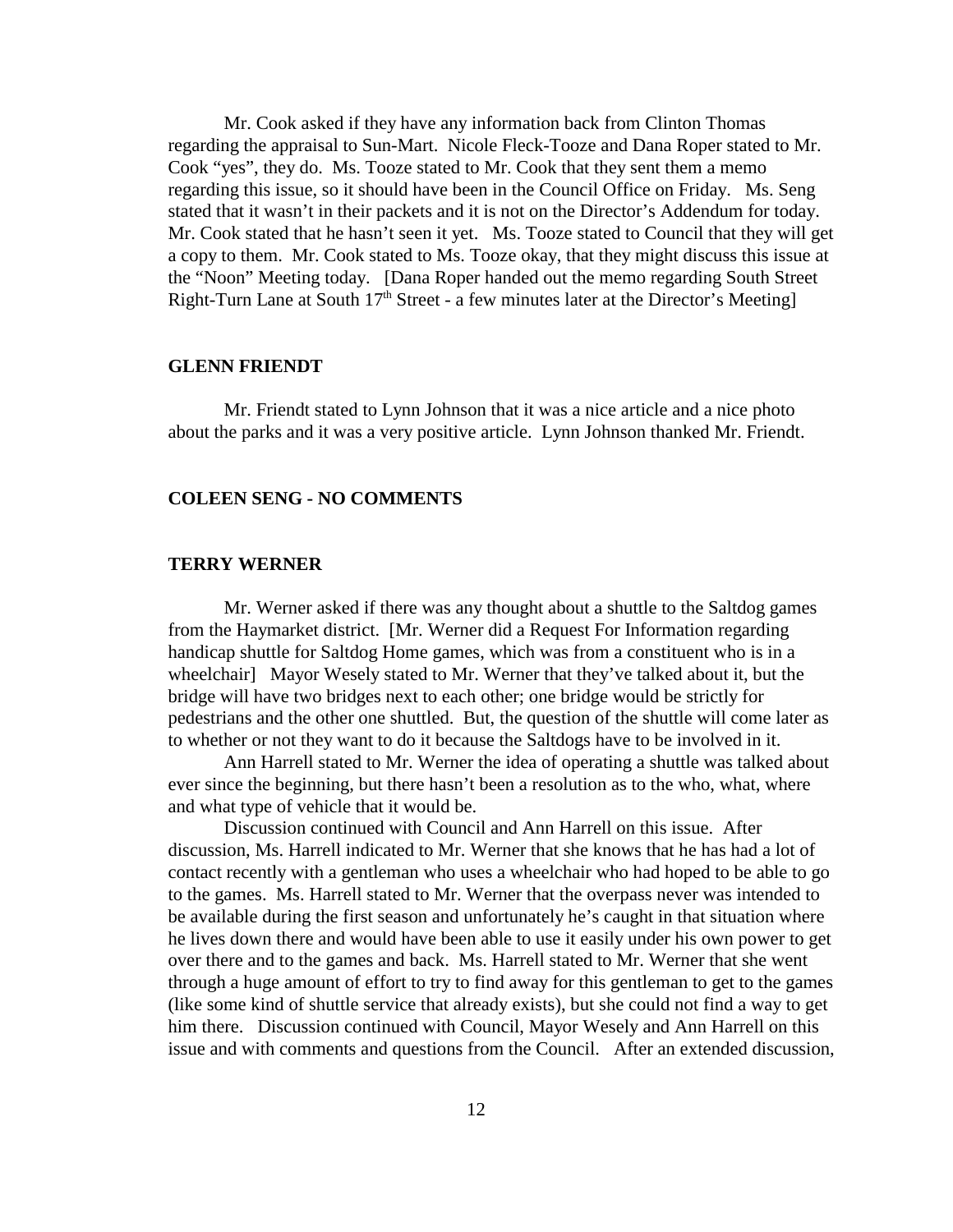Mr. Camp asked Mayor Wesely if it would be possible for them to have a Pre-Council Meeting on it to update them on what is happening on it. Mayor Wesely stated to Mr. Camp that they are going to go through another bid process and asked Nicole Fleck-Tooze if that has started yet. Ms. Tooze stated to Mayor Wesely that she doesn't think it has started yet, but she could check on it for them. Ms. Harrell stated to Council that they will not have any more information now until they get the new bids back. Mayor Wesely stated to Council that they will follow up on it.

#### **ANNETTE McROY - NO COMMENTS**

# **ADDENDUM**

#### **I. MAYOR**

1. NEWS RELEASE - RE: Mayor To Help With Habitat For Humanity Project. — Mayor Don Wesely discussed this issue during his comments to the Council under "I. Mayor". (See that discussion)

#### **II. CITY CLERK - NONE**

#### **III. CORRESPONDENCE**

**A. COUNCIL REQUESTS** 

#### **JON CAMP**

1. Article from Jon Camp to Council - RE: Ambulance. — Mayor Don Wesely mentioned this article during his comments to the Council under "I. Mayor". (See that discussion)

#### **COLEEN SENG**

1. Request to Building & Safety Department - RE: Permit for 2230 N.  $54<sup>th</sup>$  Street (RFI#852 - 6/11/01) (Coleen will be handing this RFI out this morning at the Director's Meeting - 6/11/01). – Ms. Seng stated that this is the Request For Information that she handed out to them this morning.

#### **B. DIRECTORS AND DEPARTMENT HEADS - NONE**